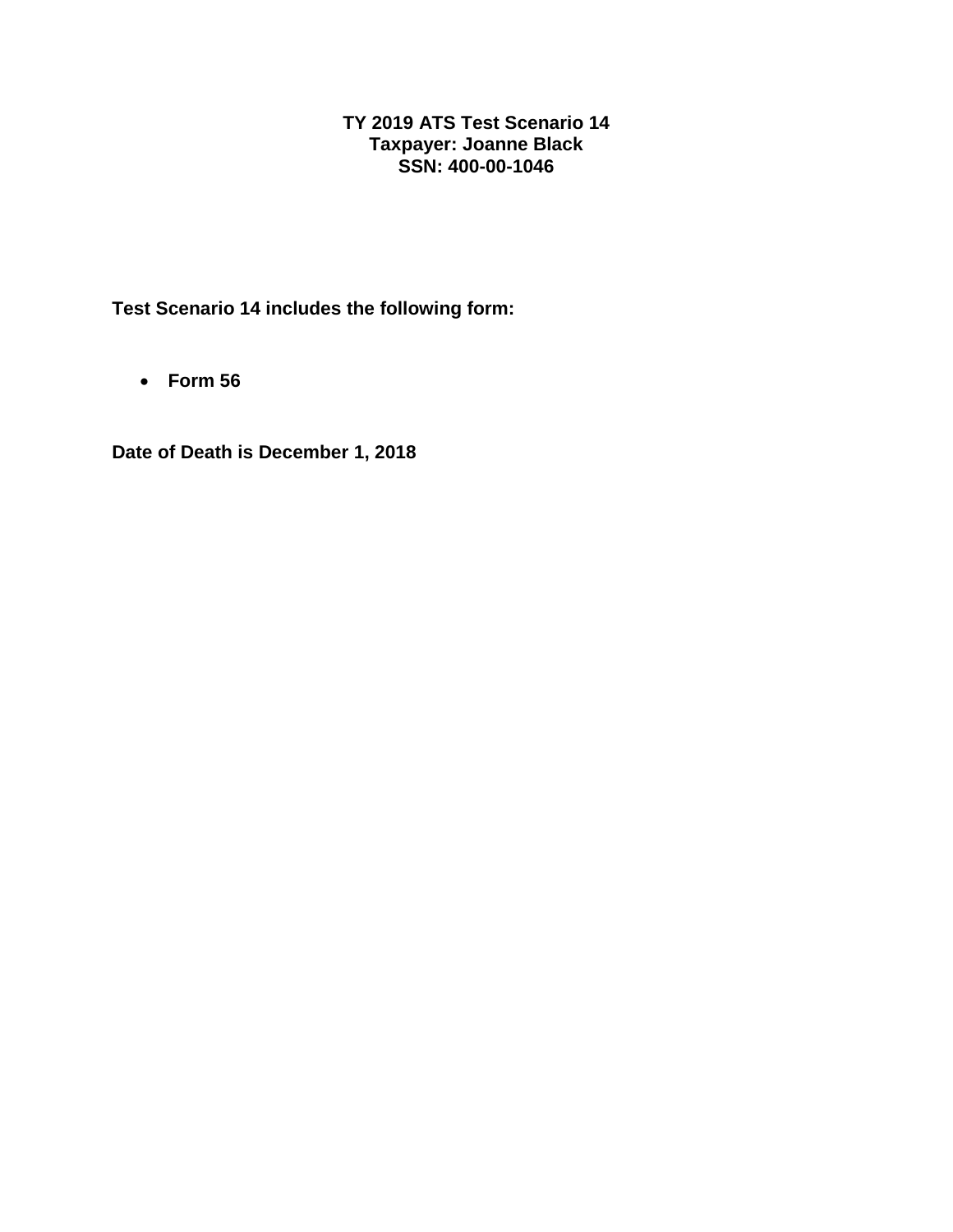## **Notice Concerning Fiduciary Relationship**

**(Internal Revenue Code Sections 6036 and 6903)**

▶ Go to www.irs.gov/Form56 for instructions and the latest information.

| Part I | Identification                                                                                                                                                                                                                                                            |                                               |                                               |
|--------|---------------------------------------------------------------------------------------------------------------------------------------------------------------------------------------------------------------------------------------------------------------------------|-----------------------------------------------|-----------------------------------------------|
|        | Name of person for whom you are acting (as shown on the tax return)                                                                                                                                                                                                       | Identifying number                            | Decedent's social security no.<br>400-00-1046 |
|        | Joanne Black                                                                                                                                                                                                                                                              |                                               |                                               |
|        | Address of person for whom you are acting (number, street, and room or suite no.)                                                                                                                                                                                         |                                               |                                               |
|        | 1234 16th Street                                                                                                                                                                                                                                                          |                                               |                                               |
|        | City or town, state, and ZIP code (If a foreign address, see instructions.)                                                                                                                                                                                               |                                               |                                               |
|        | Parkville, MD 21239                                                                                                                                                                                                                                                       |                                               |                                               |
|        | Fiduciary's name                                                                                                                                                                                                                                                          |                                               |                                               |
|        | <b>James Black</b>                                                                                                                                                                                                                                                        |                                               |                                               |
|        | Address of fiduciary (number, street, and room or suite no.)                                                                                                                                                                                                              |                                               |                                               |
|        | 500 Blue Street                                                                                                                                                                                                                                                           |                                               |                                               |
|        | City or town, state, and ZIP code                                                                                                                                                                                                                                         |                                               | Telephone number (optional)                   |
|        | Parkville, MD 21234                                                                                                                                                                                                                                                       |                                               | 443 ) 123-4567                                |
|        | <b>Section A. Authority</b>                                                                                                                                                                                                                                               |                                               |                                               |
| 1      | Authority for fiduciary relationship. Check applicable box:                                                                                                                                                                                                               |                                               |                                               |
| a      | ○ Court appointment of testate estate (valid will exists)                                                                                                                                                                                                                 |                                               |                                               |
| b      | $\Box$ Court appointment of intestate estate (no valid will exists)                                                                                                                                                                                                       |                                               |                                               |
| с      | Court appointment as guardian or conservator                                                                                                                                                                                                                              |                                               |                                               |
| d      | Fiduciary of intestate estate                                                                                                                                                                                                                                             |                                               |                                               |
| e      | Valid trust instrument and amendments                                                                                                                                                                                                                                     |                                               |                                               |
| f      | Bankruptcy or assignment for the benefit or creditors                                                                                                                                                                                                                     |                                               |                                               |
| g      | Other. Describe                                                                                                                                                                                                                                                           |                                               |                                               |
| 2a     | If box 1a, 1b, or 1d is checked, enter the date of death $\blacktriangleright$                                                                                                                                                                                            | $-20181201$                                   |                                               |
| b      | If box 1c, 1e, 1f, or 1g is checked, enter the date of appointment, taking office, or assignment or transfer of assets                                                                                                                                                    |                                               |                                               |
|        |                                                                                                                                                                                                                                                                           |                                               |                                               |
|        | Section B. Nature of Liability and Tax Notices                                                                                                                                                                                                                            |                                               |                                               |
| 3      | Type of taxes (check all that apply): $\Box$ Income<br>$\Box$ Gift                                                                                                                                                                                                        | $\Box$ Estate<br>Generation-skipping transfer | Employment                                    |
|        | $\Box$ Other (describe) $\blacktriangleright$<br>$\Box$ Excise                                                                                                                                                                                                            |                                               |                                               |
| 4      | Federal tax form number (check all that apply): $\mathbf{a} \square$ 706 series $\mathbf{b} \square$ 709 $\mathbf{c} \square$ 940 $\mathbf{d} \square$ 941, 943, 944                                                                                                      |                                               |                                               |
|        | e ○ 1040 or 1040-SR                                                                                                                                                                                                                                                       |                                               |                                               |
| 5      | If your authority as a fiduciary does not cover all years or tax periods, check here ▶ □<br>and list the specific years or periods $\blacktriangleright$<br>and a complete the contract of the complete state of the complete state of the complete state of the complete |                                               |                                               |
|        | For Paperwork Reduction Act and Privacy Act Notice, see separate instructions.                                                                                                                                                                                            | Cat. No. 16375I                               | Form 56 (Rev. 12-2019)                        |